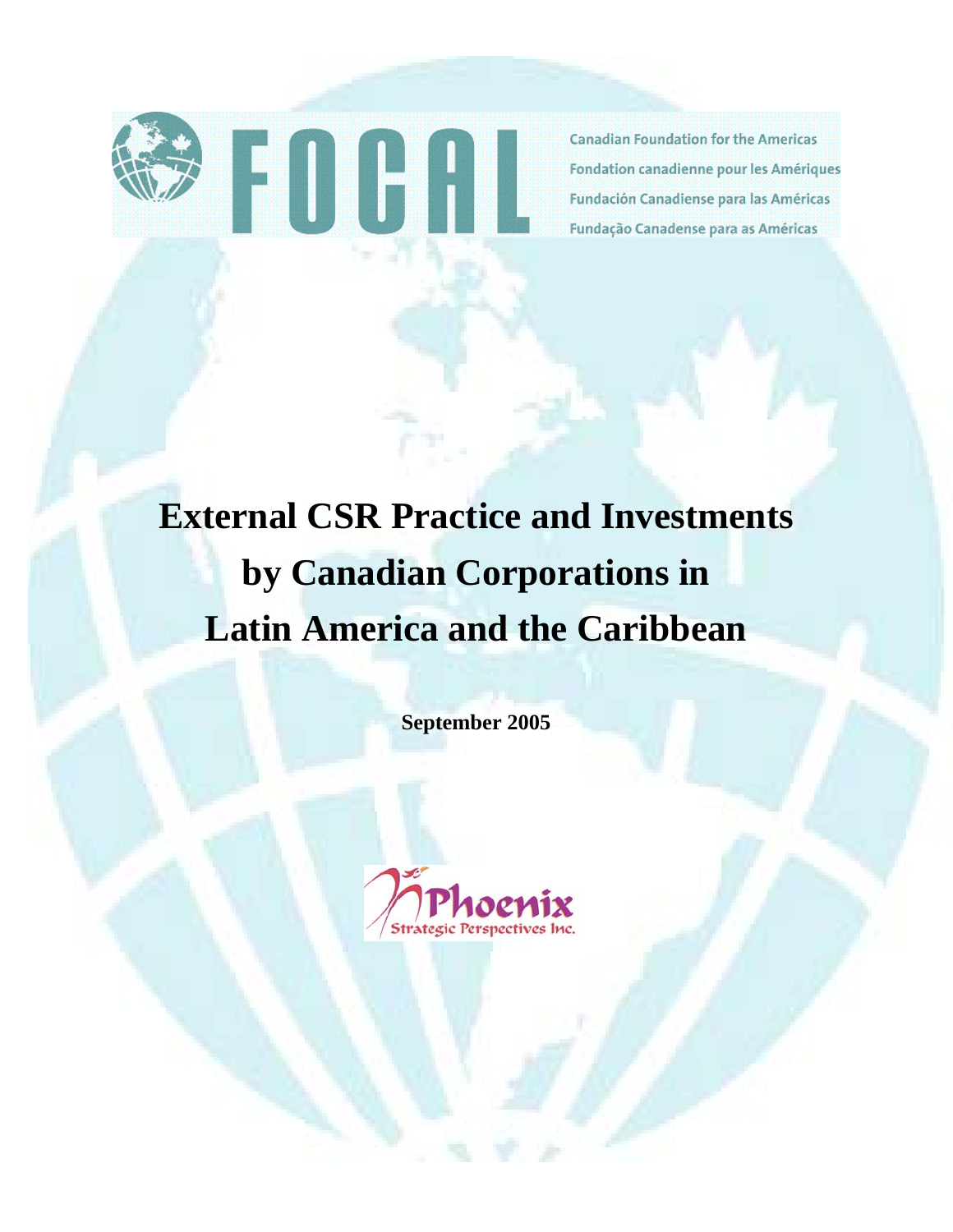Undertaken with the financial support of the Government of Canada provided through the Canadian International Development Agency (CIDA)



Canadian International Development Agency

Agence canadienne de développement international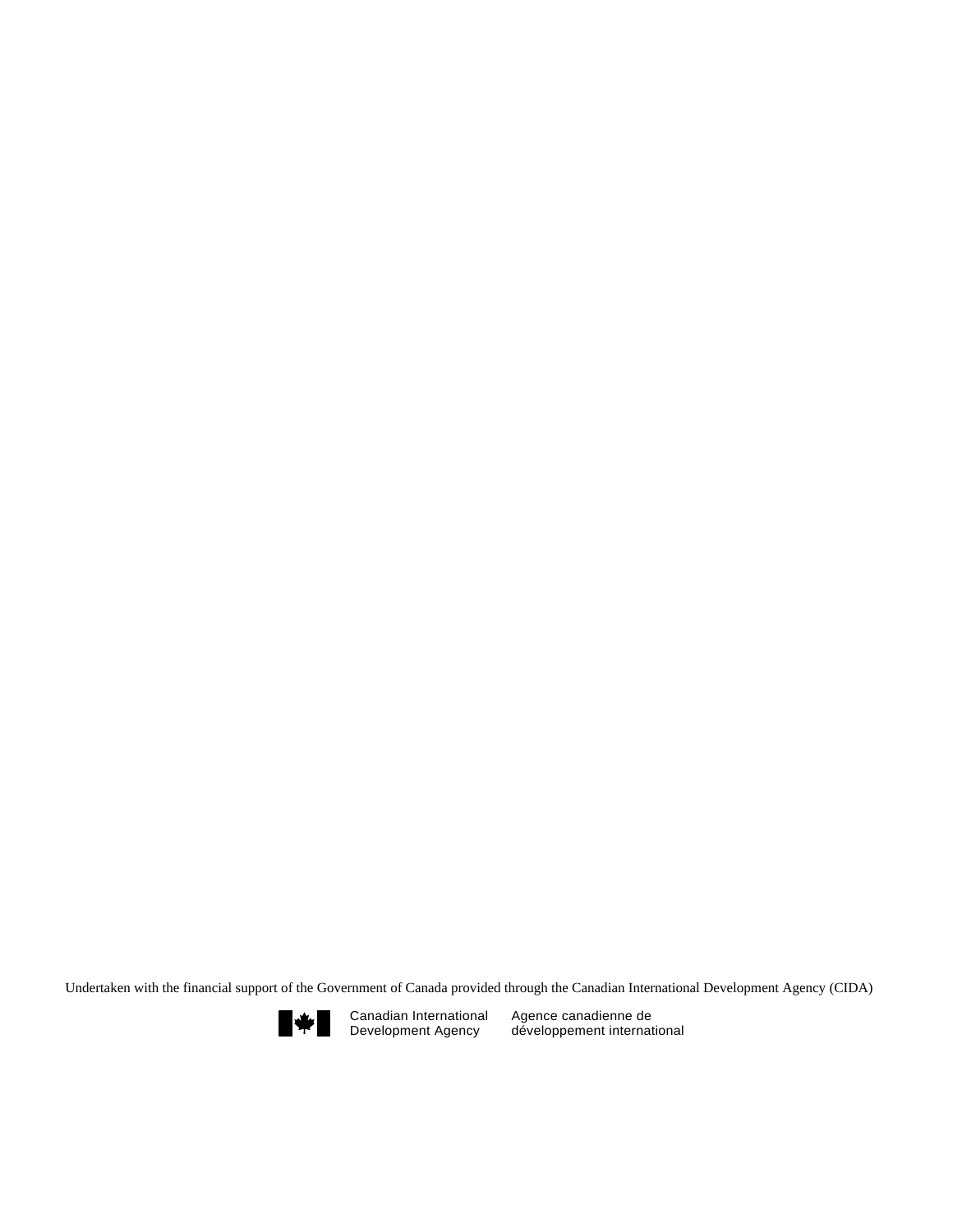

## **PREFACE**

Canadian companies are making significant contributions toward meeting the Millennium Development Goals (MDGs) and that these contributions extend beyond the usual suspects of FDI and job creation. These contributions extend into "traditional" development activities such as maternal health, primary education and community capacity building.

It is important that this message be widely disseminated in Canada and abroad. It is important for the development of appropriate Canadian policies relating to our foreign investment and pursuit of our development objectives including helping in the achievement of the MDGs.

Our research shows that in Trinidad and Tobago, Chile and Guatemala, Canadian companies are spending over 16% of what CIDA is spending on similar activities (CA\$15.4 million for CIDA, CA\$2.7 million for the companies surveyed) and the figures for the private sector are undoubtedly higher as a more detailed and exhaustive survey would undoubtedly show.

The private sector, defined as private individuals and private companies is now, and probably has been for some time, the largest funders of development. We know that in the past year, according to the World Bank, money sent by private individuals to family in the developing world for school fees, food, housing, medicine and other human capital investments exceeded US\$120 billion in 2003, or more than double Official Development Assistance. We have known anecdotally that private companies are and have been contributing vast sums to development in the developing.

In Canada we are just beginning to undertake research on these private contributions to development coming from Canada The Canadian International Development Agency (CIDA) and FOCAL have conducted preliminary research on remittance flows from Canada to the Caribbean and more research in this area is envisioned.

In terms of contributions by private companies, less research has been done and less is known That is why the survey undertaken by FOCAL is of such critical importance. It shows that private sector is contributing significant amounts and it also shows that Canadian companies are contributing significant resources in staff time. This study does not pretend to be comprehensive. It is a first attempt to glean information. More will have to be done, but clearly the preliminary results show that more should be done. The private sector is playing a significant role in countries we examined, and it is important that we think harder and deeper about how to work with these non-traditional funders of development if our foreign aid is going to make an impact in meeting the Millennium Development Goals

Eduardo del Buey Carlo Dade Executive Director Senior Advisor FOCAL FOCAL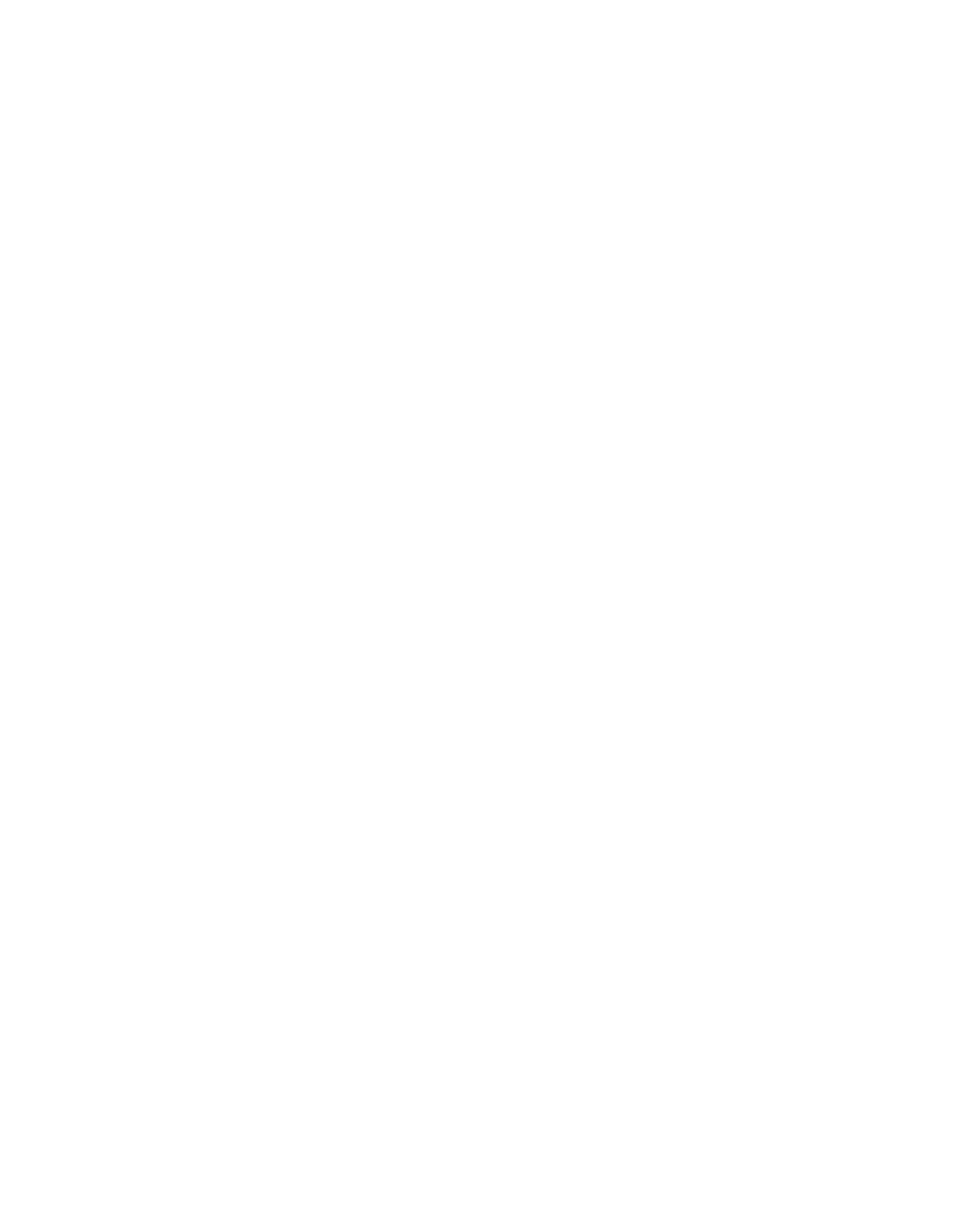# **INTRODUCTION**

This report presents the summary results for a survey conducted by FOCAL on the contributions to community, economic and environmental development being made by Canadian companies operating in Latin America and the Caribbean. The countries included in this study are Chile, Guatemala, and Trinidad and Tobago. The research was funded by the Government of Canada and the findings will be used to inform the public discussion about international development assistance and the role of Canadian businesses in the Americas. It will also help shape public policy in Canada on supporting corporate social responsibility (CSR) activities by Canadian companies. The fieldwork for the survey was conducted August  $15<sup>th</sup>$  through November  $11<sup>th</sup>$ , 2005. In total, 34 questionnaires were sent to Canadian companies (excluding invalid email addresses, duplicates, etc.). A total of 16 business executives completed the survey, which represents a response rate of 47%.

# **FINDINGS**

Slightly less than two-thirds of the Canadian companies surveyed (63%) have direct involvement in initiating or managing an external CSR program in Latin America or the Caribbean. The results presented on the following pages are for firms that have a CSR program. The research findings for companies that do not currently have a CSR program can be found on page five.

# **TYPES OF ACTIVITIES AND IMPLEMENTATION**

Firms with CSR programs appear to undertake activities in a wide variety of areas. Key social concerns or issues, however, topped the list, with many saying their program covers education, such as adopting schools, literacy programs and teacher training (90%) and environmental protection, such as reforestation, sanitation and monitoring (90%).

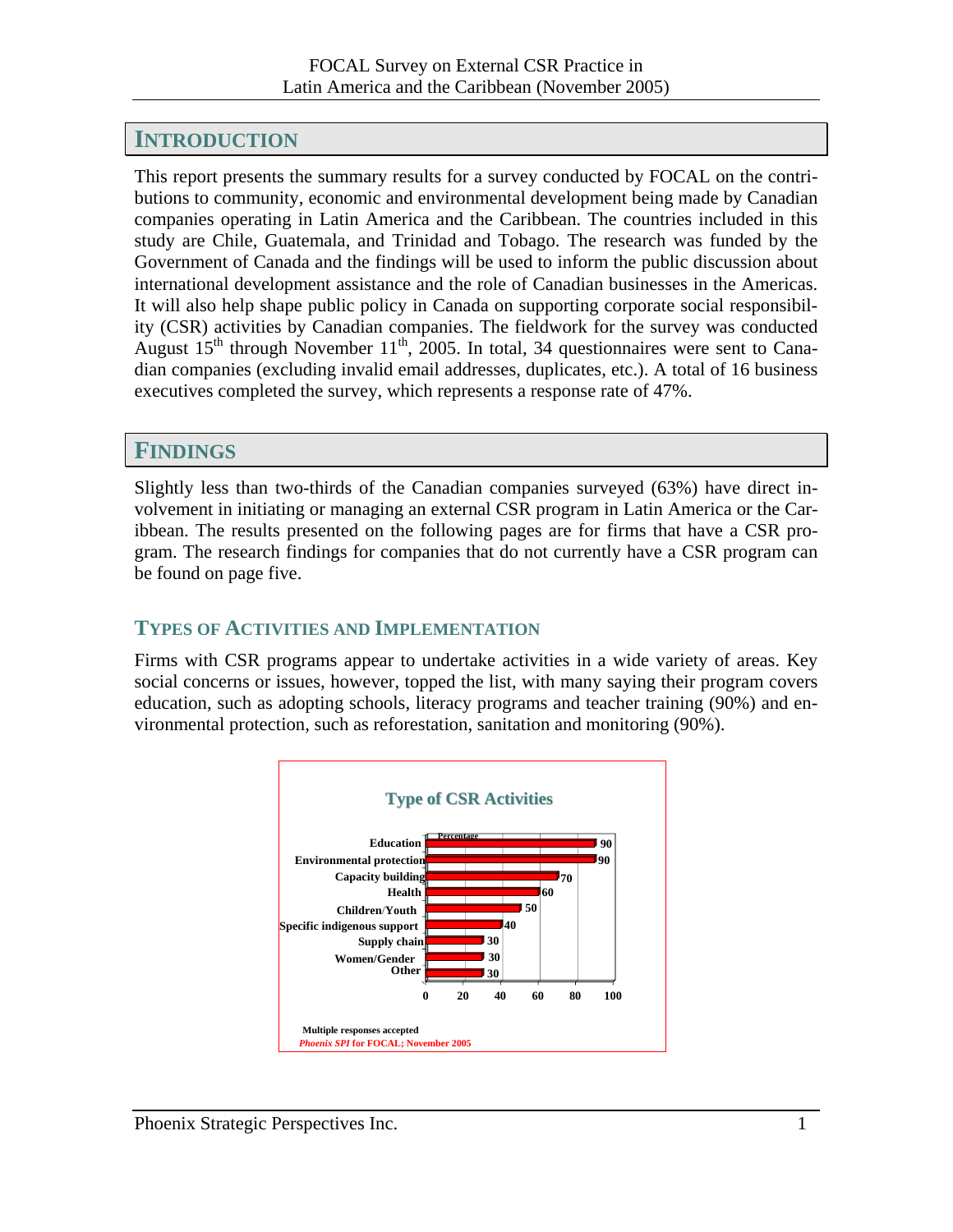Following these main areas of involvement, half or more of the CSR programs provide capacity building for community organizations (70%), support health, such as HIV/AIDs prevention and community clinics (60%), and address children or youth programming (50%). Four in ten support indigenous/Afro-Latino community development strategies. Somewhat less deal with the supply chain, such as development of local supply chains with poor or non-traditional suppliers, and women or gender programming. Other types of CSR activities undertaken relatively infrequently include an organ donation campaign, safety promotion in school, alcohol and drugs consumption prevention, and work in the area of special needs or children with disabilities.

The CSR programs are carried out through a number of different means, although the method cited most often was implementation through a finance partner. In total, 80% pointed to a finance partner. Other methods frequently used, each by seven in ten surveyed firms, include direct company operation/implementation, a joint operation with a partner, and through a general community or small grants fund. Exactly half implement their CSR activities via volunteerism. Relatively few (10%) use staff secondments, which include staff working in NGOs, working with community projects or serving on boards. Included in the 'other' category is a telethon for handicapped children.



### **SCOPE OF INVESTMENTS**

These Canadian firms appear to have made substantial financial and human resources investments in local community, economic and environmental development in the countries in which the business operates (in this case, either Chile, Guatemala, or Trinidad and Tobago). In the most recent fiscal year, the cumulative value of such investments in Canadian dollars was \$3,009,500. The average investment made by these firms was \$300,950, while the size of the investments ranged from \$10,000 to \$927,000.

In addition to their financial contributions, these firms have also invested human resources in Chile, Guatemala, or Trinidad and Tobago. In terms of staff time (measured in person days), the surveyed companies, in the most recent fiscal year, cumulatively invested 4,137 days in their external CSR program. Excluding three firms that devoted two days or less of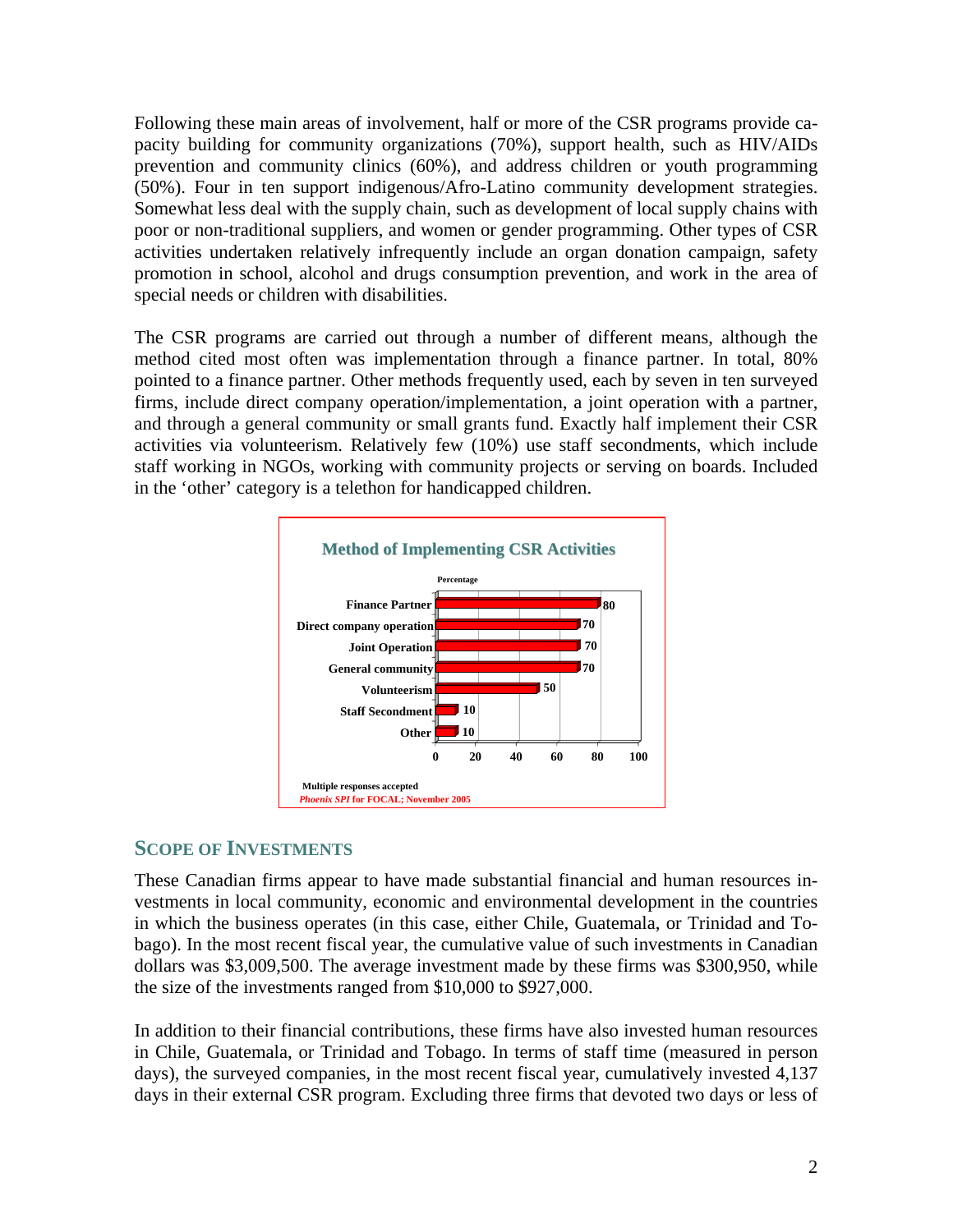staff time, the average number of staff days invested by the other firms was 591; the range of days invested in CSR programs was 17 to 2,640. At an average annual salary of \$50,000 (Cdn.) per employee involved in CSR activities, which is likely significantly lower than the reality of the situation, this would translate into an additional investment of over \$900,000.

Virtually all of these firms reported having staff dedicated to or in charge of carrying out and monitoring external CSR activities. Staff tended to comprise full-time or part-time employees, followed by outside consultants or a combination of the two.

The table below provides a comparison of the cumulative CSR investments made by surveyed firms in Chile, Guatemala, and Trinidad and Tobago (both financial and human resources) compared to the average aid provided by the Government of Canada to these same countries:



When asked what motivated their firm to invest in a CSR program, fully 90% of executives attributed importance to the belief that it is the right thing to do, while the same proportion pointed to a pre-existing company policy. Smaller numbers, but still a majority for each, attributed importance to social concerns – concern over social issues, including acceptance of the firm's right to operate in the country (70%) or existing social issues affecting their operations (50%). *Phoenix SPI* **for FOCAL; November 2005**

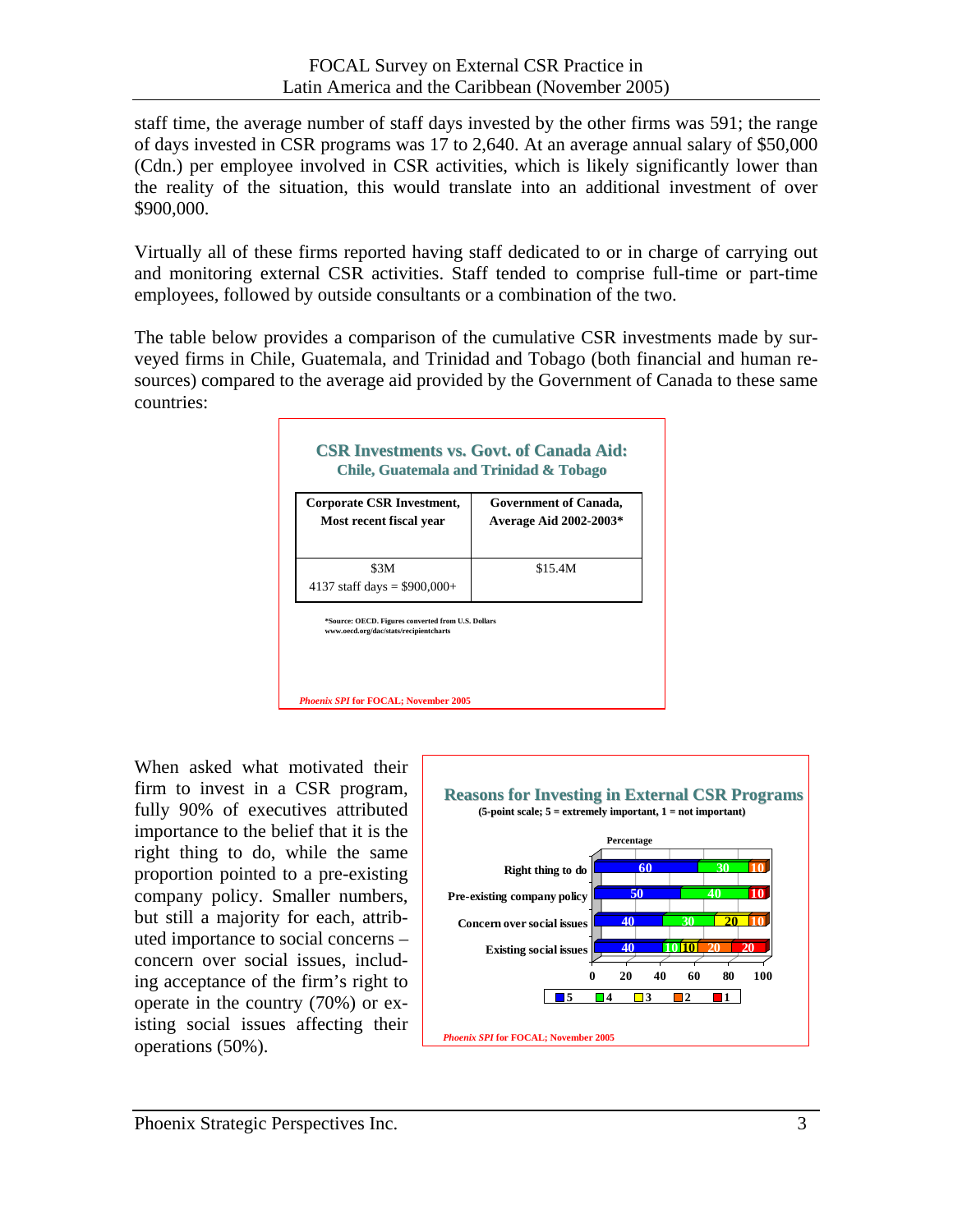In terms of the expected returns associated with their CSR investments, virtually all of the business executives surveyed (90%) expect to enhance their corporate reputation through their external CSR activities. No other anticipated benefit came close. Beyond this, half of the executives anticipate positive changes for their firm in terms of increased productivity through health or training investments, and 40% vis-àvis reduced project risk (e.g. political, blockages, and protest). Relatively few expect to see a change in the area of increased access to capital.



#### **PARTNERSHIPS AND ASSISTANCE**

Surveyed firms engage in a variety of partnerships for the design, implementation or funding of their CSR program. The findings revealed the following partnership patterns:

- Seven in ten partner with **specialty NGOs** 71% do so for the design of their program, while the same proportion do this for program implementation. Only 29% reported partnerships related to funding a CRS program with specialty NGOs.
- **Consulting firms** represent another key partner organization, with exactly half saying they partner with these firms. Of these, all do so for the implementation of their CSR program, while 80% partner with these organizations in the design of their program.
- Half of the executives reported that their firm partners with **other companies or business associations** – all of these partner to design or implement their CSR program, and 60% in the area of funding.
- Three in ten partner with **development agencies** all of these firms establish partnerships for the funding of CSR programs, while two-thirds do so for design. Conversely, one-third partner with these agencies to implement their program.

Half of the business executives said their firm has received some assistance related to their external CSR program. In terms of the assistance received, four reported that an NGO or community organization was a source of assistance, three pointed to the Government of Canada, two each said multilateral organizations (e.g. IADB, World Bank, etc.) and business associations, while one mentioned the U.S. government, a local or national government agency, and CSR organizations (e.g. BSR, IBLF, WBSCD). Everyone felt that the assistance received by their firm was useful. Not surprisingly, many executives (75% each) said that their company could most use assistance in the following two areas: technical assistance in project design and selection and project co-financing.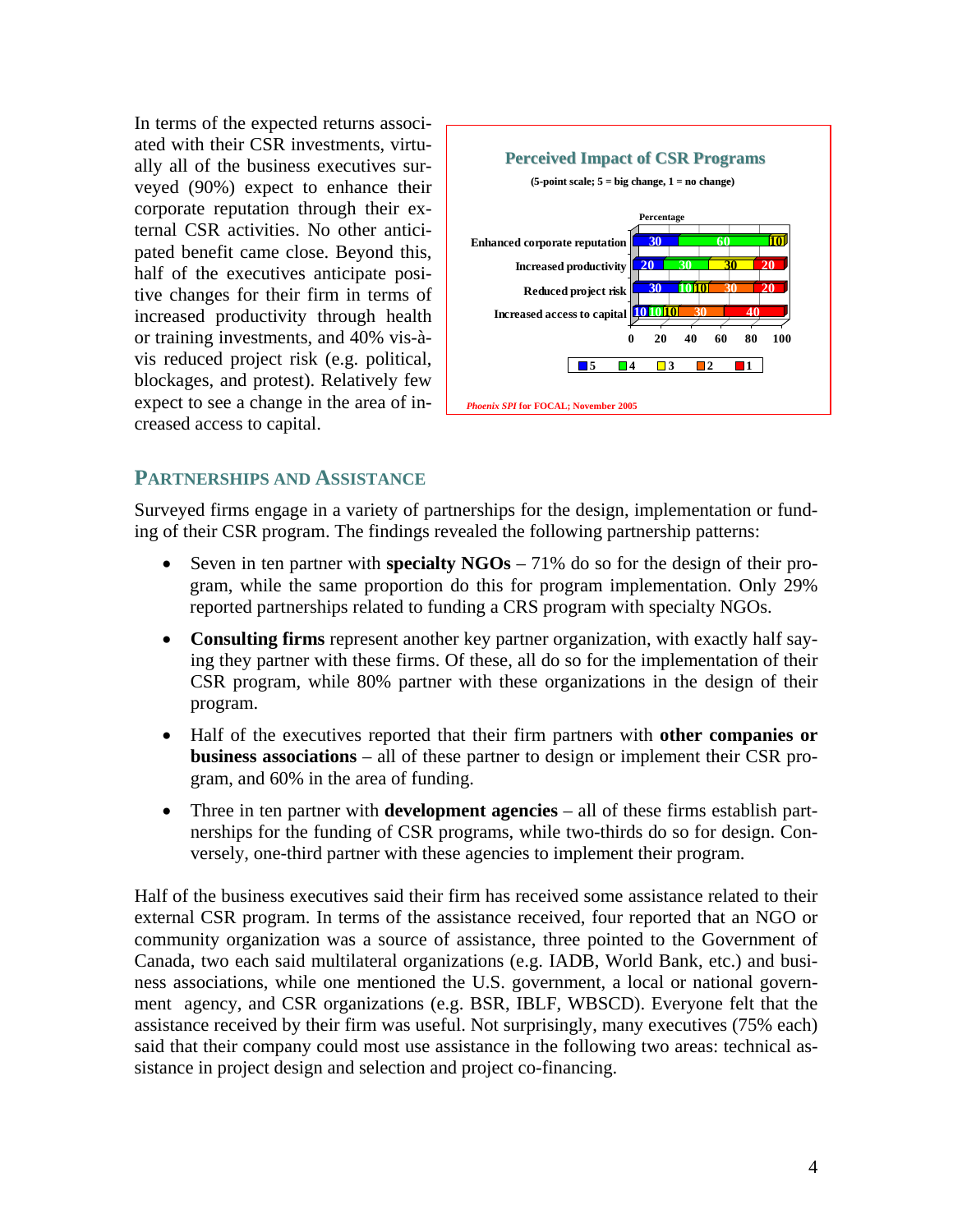Among those firms that did not receive assistance, the reasons identified were not knowing where to seek assistance/not wanting assistance, and that it was too early in the development of their program.

# **RESULTS MEASUREMENT AND MILLENNIUM DEVELOPMENT GOALS**

Exactly half of business executives (50%) reported that their firm does not measure the results or Return on Investment (ROI) of their external CSR program. Turning to those that do, three firms use the Global Reporting Initiative (GRI) or a company-devised framework. One respondent said that the results/ROI are measured through another mechanism – CentraRSE Guatemala, while another explained that they use GRI, but only at a corporate, not country level.

Turning to the Millennium Development Goals, many of the surveyed companies' CSR programs contribute to meeting a variety of goals. Heading the list, 89% said that their activities contribute to the expansion of access to primary education and 78% that they promote environmental sustainability. Approximately four in ten (44%) each said their pro-

jects reduce poverty and hunger, promote gender equality and the empowerment of women, and combat HIV/AIDS, malaria or other diseases. Smaller numbers (33% each) felt that the CSR program undertaken by their firm promotes global partnerships for development and contributes to the reduction of child mortality. One in five (22%) reported that their program serves to improve maternal health.

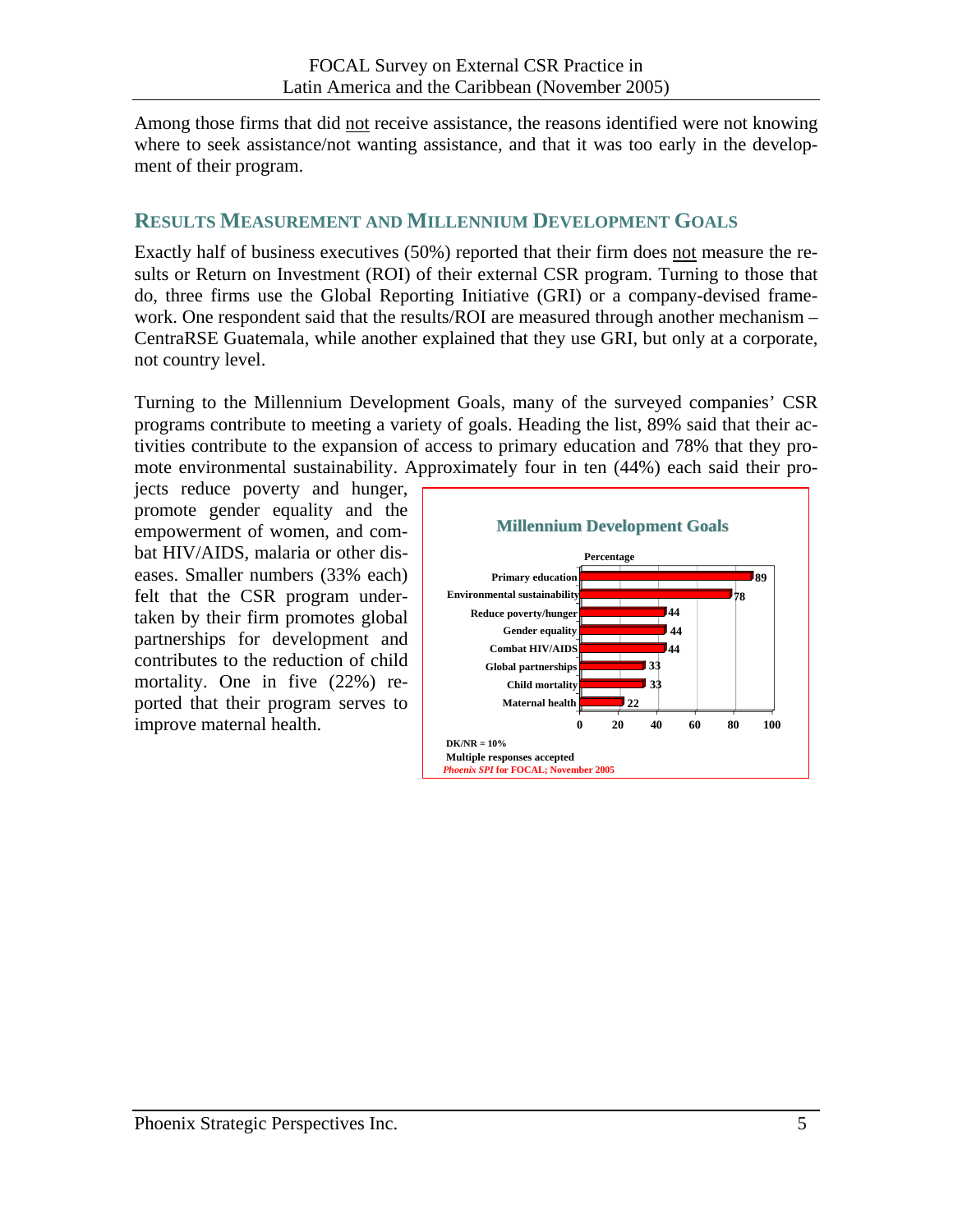#### **PERCEPTIONS OF FIRMS WITH NO CSR PROGRAM**

Among surveyed firms that do not currently have a CSR program, the main reasons offered

were a lack of resources – both financial (80%) and personnel (60%). Following this, a host of reasons were identified by smaller numbers, including that they prefer to focus on marketing/sponsorship engagements or charitable/philanthropic giving, that they lack the ability or knowledge to carry out a program, and that they do not see the need for a program. Other reasons include the fact that their company has not yet begun to operate in the country so they have no fulltime staff and that their firm's activities are only in a preliminary phase at this point.



Four in ten think that a government-support program would increase the likelihood of their company having an external CSR program or projects. Conversely, 20% do not feel that this would have an impact and 40% are uncertain.



In terms of the type of assistance or support that would be most helpful, 80% pointed to sharing knowledge or best practices. Following this, 60% each indicated that financial, technical, and strategy development would be *extremely* helpful assistance. Beyond this, there was no consensus among the surveyed business executives.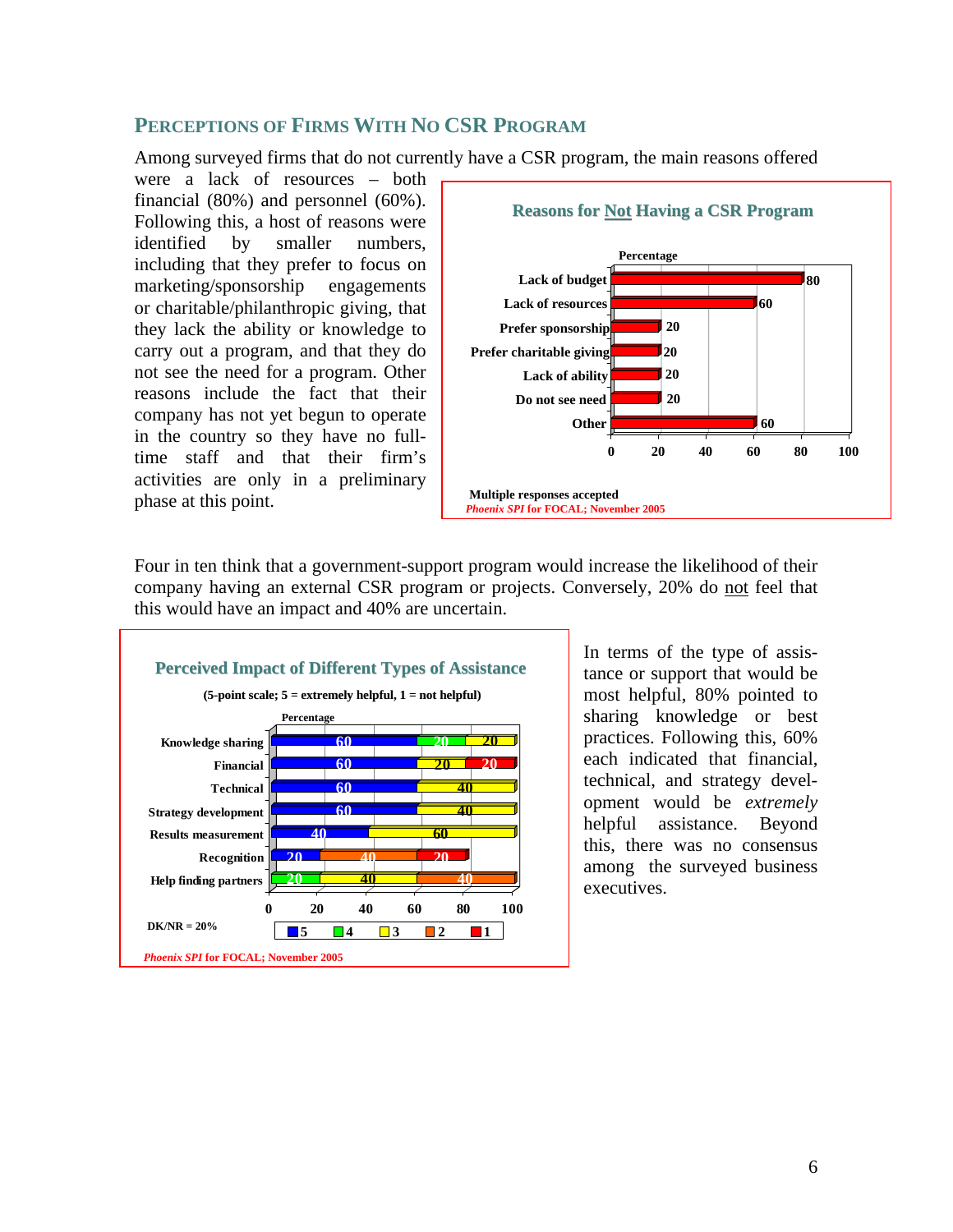# **APPENDIX**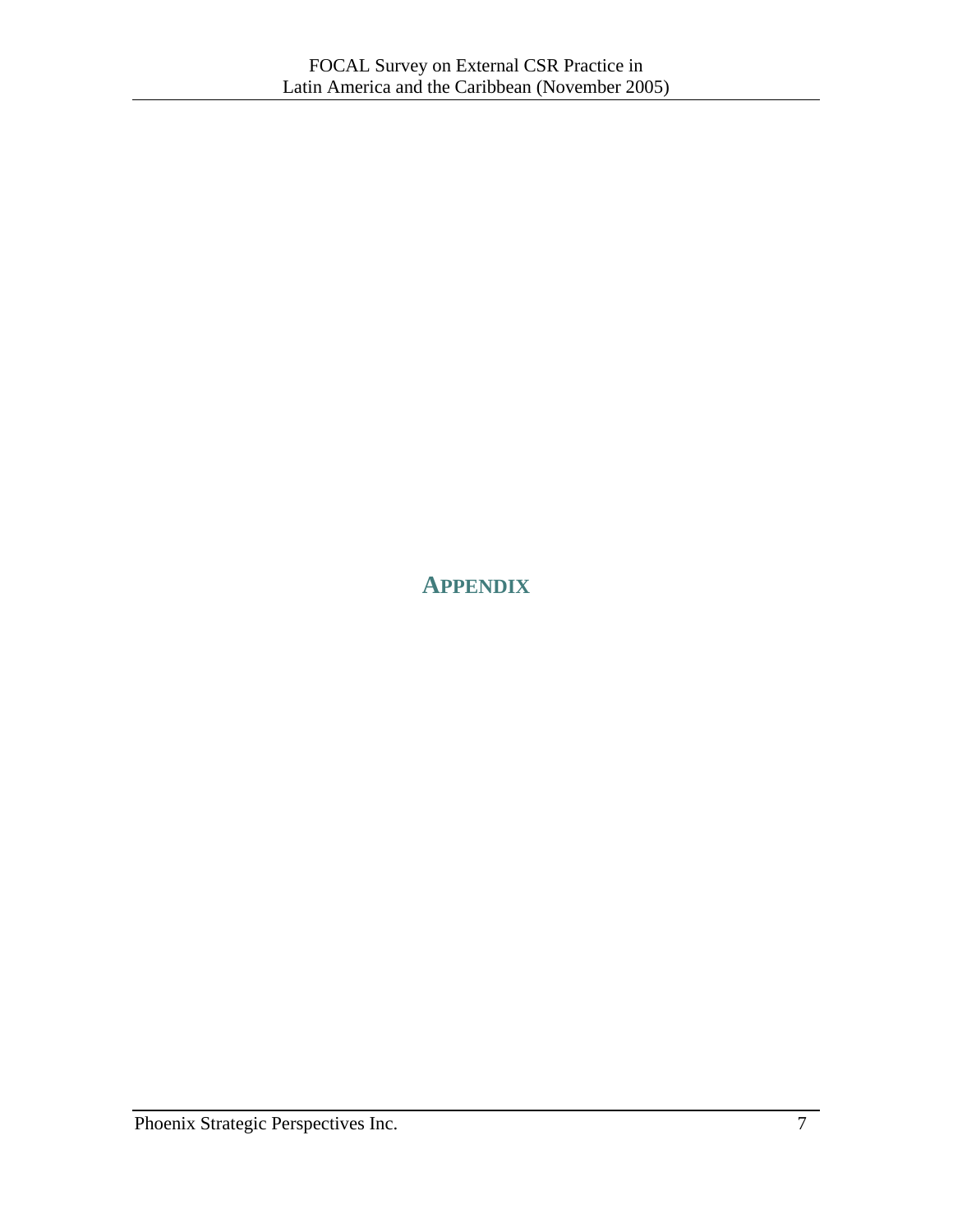

**Canadian Foundation for the Americas** Fondation canadienne pour les Amériques **Fundación Canadiense para las Américas** Fundação Canadense para as Américas 1, rue Nicholas Street, Suite/Bureau 720 Ottawa, Ontario K1N 7B7 Canada Tel/Tél: (613) 562-0005 Fax/Téléc: (613) 562-2525 E-mail/Courriel: focal@focal.ca www.focal.ca

## **EXTERNAL CSR PRACTICE SURVEY**

This survey, which should take 15 minutes to complete, is designed to gather information on contributions to community and environmental development made by Canadian companies operating in Latin America and the Caribbean. The survey aims to assess the types of projects undertaken, the amounts invested and the constraints faced. The focus of this particular questionnaire is on Canadian companies operating in Chile.

Please be assured that all information will be treated with complete confidentiality. No individuals or organizations will be identified in any way.

You may complete and return the survey, by **September 1st, 2005,** in one of two ways:

- 1. Print the email attachment, complete the questionnaire, and return it by fax to Phoenix at 1-613- 260-1300. OR
- 2. Save the attachment on your computer. Open the file and complete the questionnaire electronically. To enter responses, use your mouse to click a response or type your answers into the box. To move through the questionnaire, use your mouse or the "TAB" or "ARROW" keys on your keyboard. When you have completed the survey, save it once more and return it as an attachment by email to [focalsurvey@phoenixspi.ca](mailto:focalsurvey@phoenixspi.ca).

**\_\_\_\_\_\_\_\_\_\_\_\_\_\_\_\_\_\_\_\_\_\_\_\_\_\_\_\_\_\_\_\_\_\_\_\_\_\_\_\_\_\_\_\_\_\_\_\_\_\_\_\_\_\_\_\_\_\_\_\_\_\_\_\_\_\_\_\_\_\_\_\_\_\_\_\_\_\_** 

**External CSR** is defined as an investment of company resources – financial, staff and in-kind – in community development and environmental stewardship projects. These investments produce direct returns for a company and significant public goods. Examples are investments in basic education or public health that improve worker productivity, investments in non-traditional supply chains that target marginalized populations while reducing the cost of entering new markets, investments in capacity building of community organizations that secure a license to operate, programs that reduce worker recruitment/retention costs, and environmental stewardship programs that lower insurance costs or operating risk.

1. Does your company have an external CSR program in Chile as described above?

| ∃ | Yes |
|---|-----|
|   | No  |

If you checked **NO**, please proceed to the next page and complete only that section of the survey.

If you checked **YES**, please skip the next page and fill out the remainder of the survey.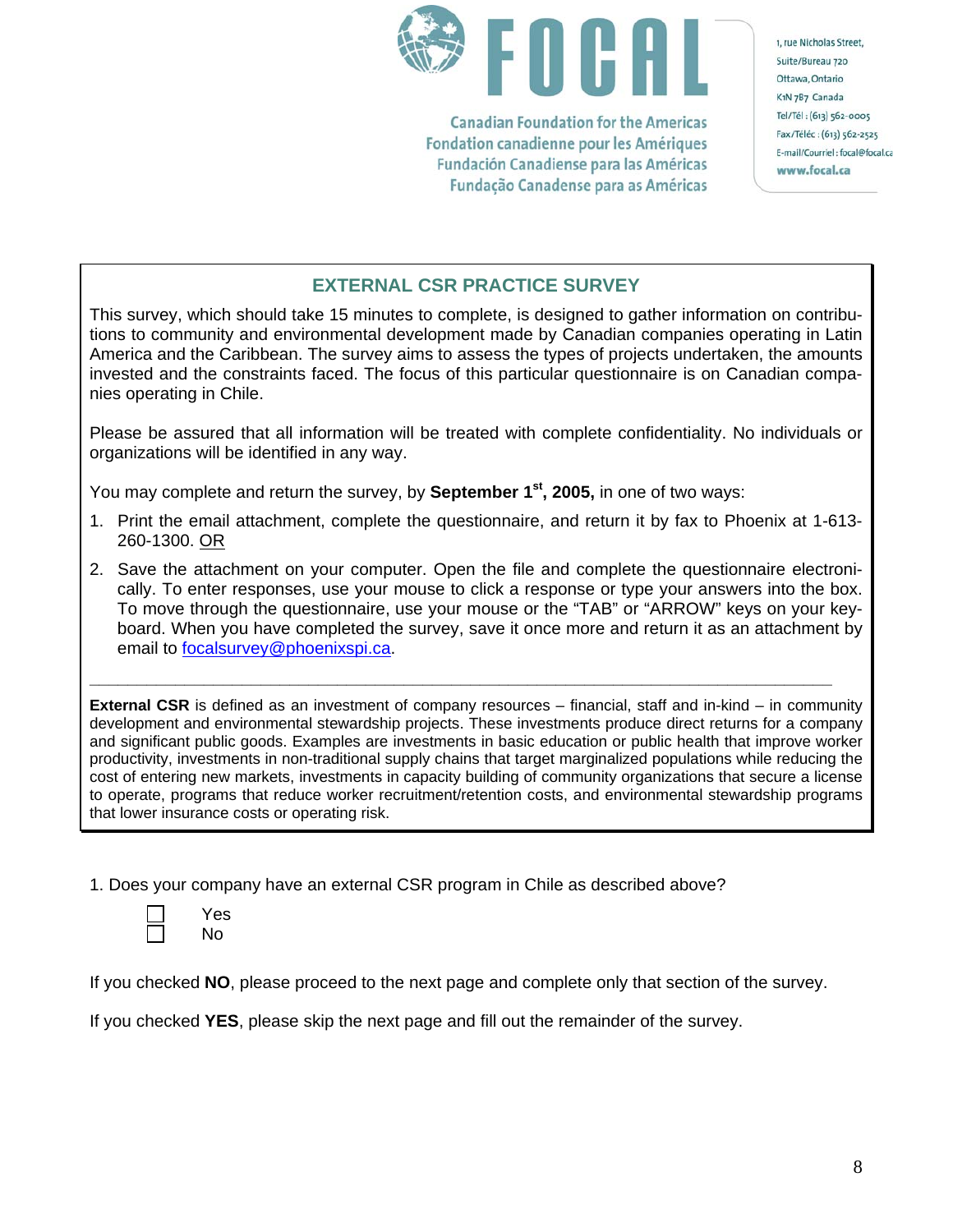#### **FOR COMPANIES THAT DO NOT HAVE AN EXTERNAL CSR PROGRAM**

A. Why does your company not have an External CSR program in Chile? **Check all that apply.**

| Do not see need for program                           |
|-------------------------------------------------------|
| Do not see benefit in having a program                |
| Lack of suitable partners/opportunities               |
| Lack of ability/knowledge to carry out program        |
| Lack of resources/personnel to carry out program      |
| Lack of budget/financing to carry out program         |
| Worry about incurring obligations/expectations        |
| Prefer to focus on charitable or philanthropic giving |
| Prefer to focus on marketing/sponsorship engagement   |
| Other. Please specify:                                |
|                                                       |

B. Would a government-support program increase the likelihood of your company having an external CSR program or projects?

| Yes       |
|-----------|
| No.       |
| Uncertain |

If **YES** or **UNCERTAIN**,

C. What type of assistance or support would be most helpful? Please use a 5-point scale, where '1' means not helpful, and '5' means extremely helpful. **Place your scores in the table below**.



Not helpful

Extremely helpful

|                                            | <b>Score</b> |
|--------------------------------------------|--------------|
|                                            | $(1-5)$      |
| <b>Financial assistance</b>                |              |
| Technical/implementation assistance        |              |
| Help finding partners/identifying projects |              |
| Strategy development assistance            |              |
| Help measuring results/impact              |              |
| Sharing knowledge/best practices           |              |
| Recognition/awards/publicity               |              |
| Other                                      |              |

#### **Please specify other:**

#### **THANK YOU FOR YOUR PARTICIPATION Please return the questionnaire to Phoenix by fax (1-613-260-1300) or by email to ([focalsurvey@phoenixspi.ca](mailto:focalsurvey@phoenixspi.ca)).**

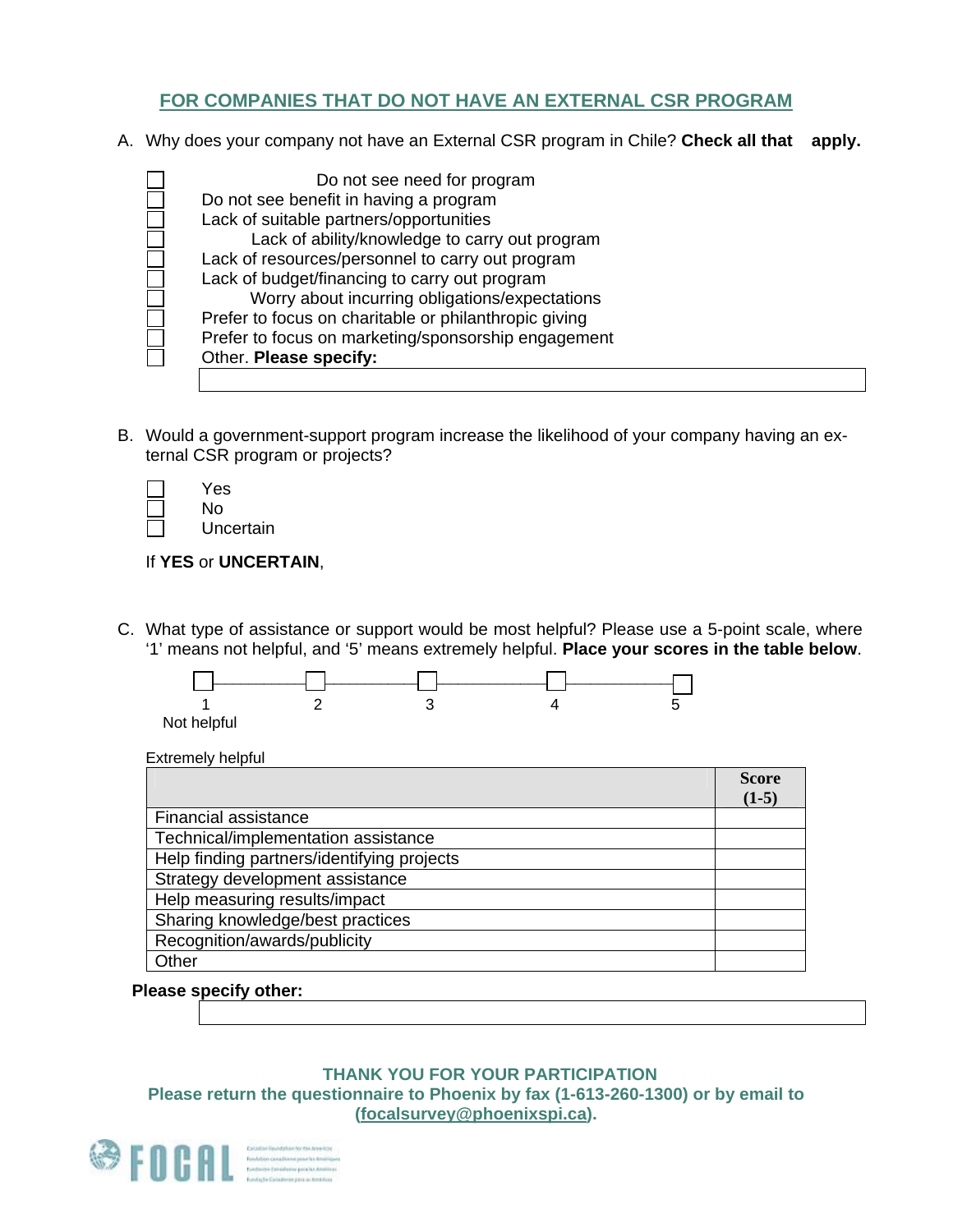#### **FOR COMPANIES THAT HAVE AN EXTERNAL CSR PROGRAM**

# **General**

The following questions concern CSR activities in Chile in which your company has direct involvement in initiating or managing the projects. Non-direct activities, such as donations to NGOs or charities should not be included.

1. Which of the following areas do/does your program(s) cover? **Check all that apply.**

| Capacity building for community organizations                                        |
|--------------------------------------------------------------------------------------|
| Health, such as HIV/AIDs prevention, supporting community clinics                    |
| Education, such as adopting schools, literacy programs, teacher training             |
| Environmental protection, such as reforestation, sanitation, monitoring              |
| Supply Chain, such as development of local supply chain with poor or non-traditional |
| suppliers                                                                            |
| Specific support to Indigenous/Afro-Latino community development strategies          |
| Children/Youth programming                                                           |
| Women/Gender programming                                                             |
| Other. Please specify:                                                               |
|                                                                                      |

2. How do you carry out these programs? **Check all that apply.**

| Finance partner to implement and manage programs and projects                       |
|-------------------------------------------------------------------------------------|
| Direct company operation and implementation of programs and projects                |
| Joint operation of programs and projects with partner                               |
| General community or small grants fund                                              |
| Volunteerism – company programs to support volunteerism by staff                    |
| Staff secondment – staff working in NGOs, or with community projects, or serving on |
| boards                                                                              |
| Other. Please specify:                                                              |
|                                                                                     |

## **Investment-Specific**

3. In your most recent fiscal year, approximately how much has your company invested in Chile for external CSR program(s) as outlined in question 1? Please record the value of such investments or provide your best estimate. It is important that we obtain a reasonably accurate measure of the size of the investment, but this does not need to be exact.

| In Canadian \$:              |  |
|------------------------------|--|
| In staff time (person days): |  |

4. Is there staff dedicated to/in charge of carrying out and monitoring external CSR activities? **Check all that apply.**

No Yes, full-time Yes, part-time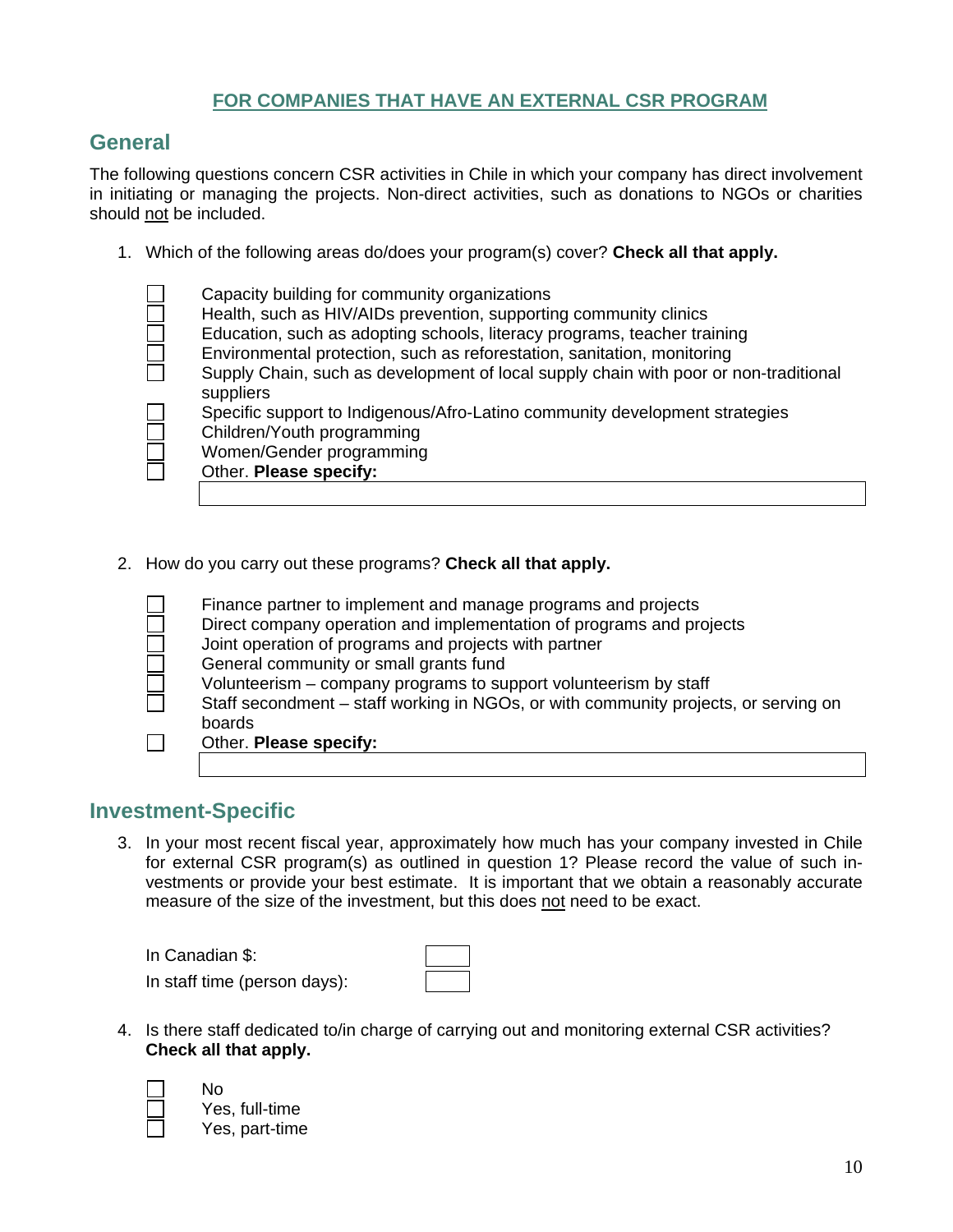

Yes, outside consultant(s) Yes, staff and consultants

5. What prompted your company to invest in external CSR programs? Please use a 5-point scale, where '1' means not an important factor at all, and '5' means an extremely important factor. **Place your scores in the table below**.



Extremely important

|                                                                             | <b>Score</b> |
|-----------------------------------------------------------------------------|--------------|
|                                                                             | $(1-5)$      |
| Pre-existing company policy                                                 |              |
| Existing social issues affecting operations                                 |              |
| Concern over social issues; acceptance of your firm's social right or abil- |              |
| ity to operate in the country (i.e. social license)                         |              |
| The right thing to do                                                       |              |
| Other                                                                       |              |

#### **Please specify other:**

6. What value does your company expect to receive from its external CSR programs and how is the budget justified? Please use a 5-point scale, where '1' means you expect no change in that area, and '5' means you expect a big change. **Place your scores in the table below**.



Big change

|                                                               | <b>Score</b> |
|---------------------------------------------------------------|--------------|
|                                                               | $(1-5)$      |
| Reduced project risk (e.g. political, blockages, protest)     |              |
| Increased access to capital                                   |              |
| Increased productivity through health or training investments |              |
| Enhanced corporate reputation                                 |              |
| Other                                                         |              |

#### **Please specify other:**

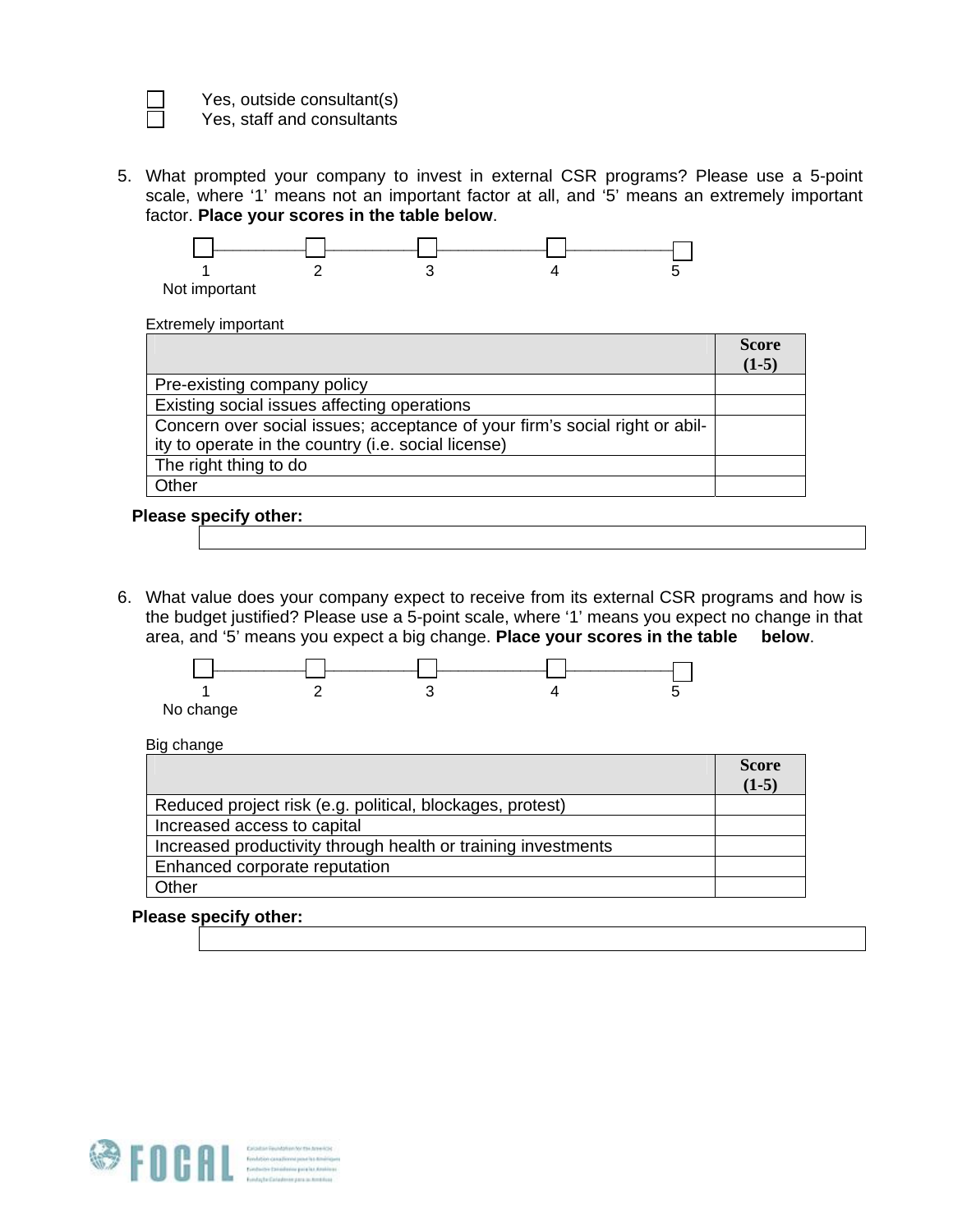# **Partnerships**

- 7. Does your company partner with other organizations in the design, implementation or funding of external CSR programs? **Check all that apply.**
	- A) If **Yes**, with:

|                                                           | <b>Type of Partnership</b> |                     |                |           |
|-----------------------------------------------------------|----------------------------|---------------------|----------------|-----------|
| Organization                                              | <b>Design</b>              | Implemen-<br>tation | <b>Funding</b> | <b>NA</b> |
| Specialty NGOs (e.g. health,<br>education, environmental) |                            |                     |                |           |
| Development agency (e.g.<br>World Bank, CIDA, USAID)      |                            |                     |                |           |
| Consulting firms                                          |                            |                     |                |           |
| Other companies or business<br>association                |                            |                     |                |           |
| Other?                                                    |                            |                     |                |           |

B) If **No**, why not? **Check all that apply.**

Considered it more cost-effective to go it alone.

Did not realize partner organizations existed.

Unable to find suitable partner organization.

Concerned about integrity of company information.

Other. **Please specify:**

# **Assistance**

8. Has the company received assistance? **Check all that apply.**

No, have not received any type of assistance. **Go to Question 11.**

Yes, have received assistance. **Fill in table below, where appropriate.**

|                                            | <b>Type of Assistance</b> |                   |              |
|--------------------------------------------|---------------------------|-------------------|--------------|
| <b>Source of Assistance</b>                | <b>Financial</b>          | <b>Technical</b>  | <b>Other</b> |
|                                            |                           | <b>Assistance</b> |              |
| Canadian government (e.g. CIDA, CIDA Inc.) |                           |                   |              |
| U.S. government (e.g. USAID, IAF)          |                           |                   |              |
| Multilateral (e.g. IADB, World Bank, etc.) |                           |                   |              |
| CSR organization (e.g. BSR, IBLF, WBSCD)   |                           |                   |              |
| Local or national government agency.       |                           |                   |              |
| NGO or community organization              |                           |                   |              |
| <b>Business association</b>                |                           |                   |              |
| Other                                      |                           |                   |              |
|                                            |                           |                   |              |

#### **Please specify other:**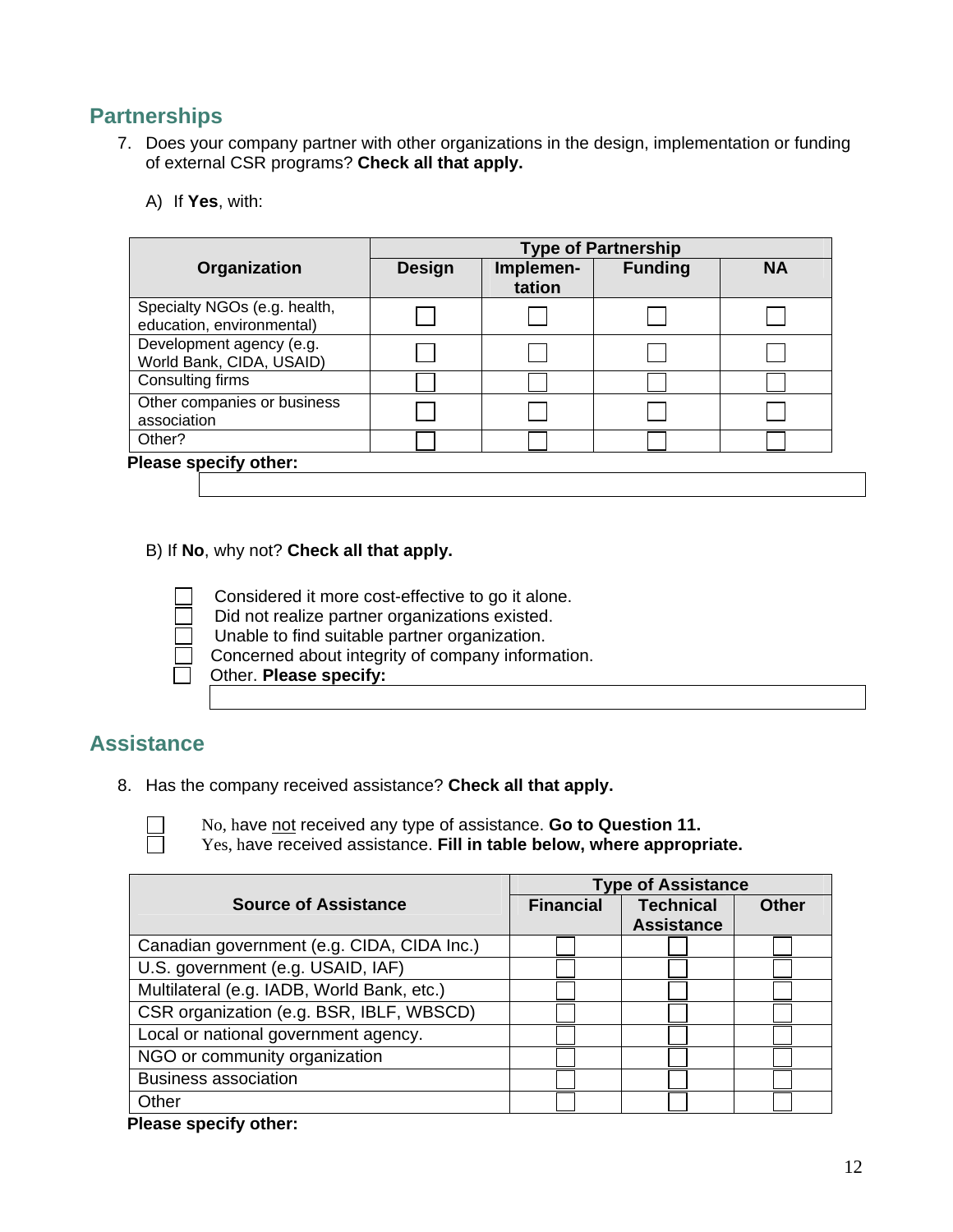9. Was the assistance useful? **Please check one.**

| Yes |
|-----|
| No  |

10. How could the assistance have been more effective?

#### **Please explain**.

#### **SKIP QUESTION 11 IF COMPANY RECEIVES ASSISTANCE:**

11. If your company did not receive assistance, why not? **Please check one.**

Did not want assistance.

- Did not know where to seek assistance.
- Asked for assistance, but it was not granted.
- Asked for assistance, but process was too bureaucratic.

Other. **Please specify:**

#### **SKIP QUESTION 12 IF COMPANY DOES NOT RECEIVE ASSISTANCE:**

12. In what areas could your company most use assistance? **Check all that apply.**



Technical assistance in project design/selection Best practices Project co-financing Partnership brokering, including finding and working with NGOs, etc. Other. **Please specify:**

# **Results**

13. How are results or Return on Investment (ROI) for external CSR programs measured? **Please check all that apply.**



Do not measure results/ROI.

- Company devised framework.
- Global Reporting Initiative.
- Corporate Impact Reporting (Winning with Integrity) Framework.
- World Business Council for Sustainable Development.
- Grassroots Development Framework.